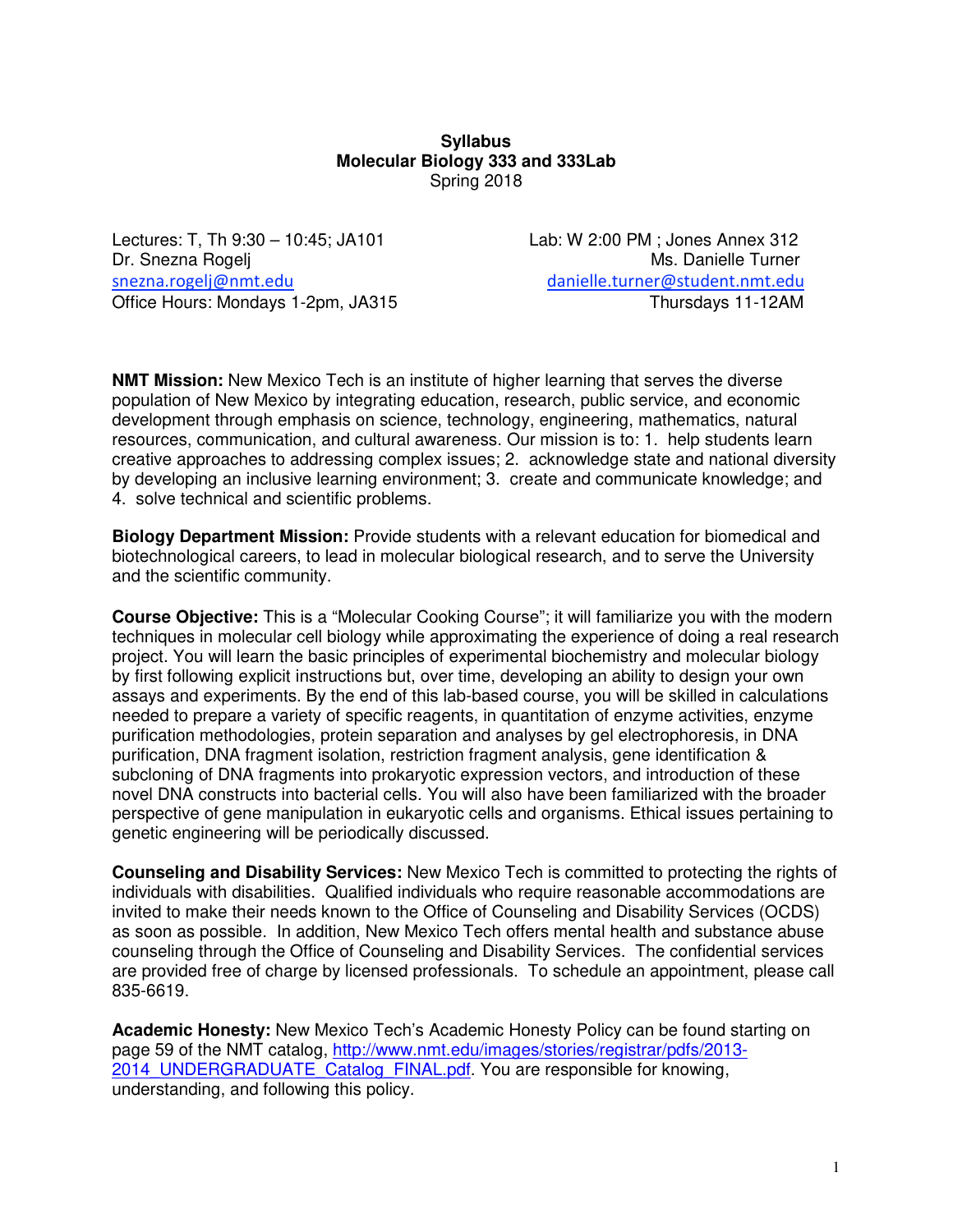**So what is Molecular Biology?** How does molecular biology pertain to issues in Biology in general, and cell biology in particular? To evolution? To our daily lives? To our health? What is recombinant DNA technology? What is genetic engineering? What is clone? How does it help you understand the structure of a protein? Function of a protein? Structure of the gene that encodes that protein? Regulation of that particular gene? Mechanism of regulation of cell function? Impact the altered structure might have on the entire organism? How can/could diagnosis & correction of genetic abnormalities be carried out? Designing new drugs? Designing a vaccine-making plant? A cow that makes medicinal drugs? A smarter, longer-lived human? Manipulate epigenetic imprinting? What about the ethics of it all? Welcome to the Biology of the  $21^{st}$  Century!

#### **Course Design:**

On **Tuesdays** we will discuss the topic(s) outlined in the syllabus. Deviations from the specified topic to another relevant issue are bound to occur. Be flexible – we will learn a great deal, regardless of the outline. Molecular Biology concepts, pertinent to the following Wednesday's laboratory experiment, will be covered in that lecture.

On **Wednesdays** we will first take a brief (<10 min) quiz, covering the reading material from the Molecular Biology Laboratory Manual assigned on the previous Monday. This quiz is meant to ensure that you have read & familiarized & prepared yourself for the hands-on experience on that day; it is also meant to give us an opportunity to identify and clarify any confusion ahead of time. We will carry out the experiments as outlined in the manual, but there will be changes that will have to be incorporated along the way. There will be many, many days when the lab does not get done by 4:30pm or even 5:30pm, but usually there will be enough time for a break and a snack.

On **Thursdays,** in addition to the designated topic, we will discuss the results and analyze the data obtained on that previous Wednesday. On some Tuesdays or Thursdays we may need to move from the lecture hall (Jones Annex 101) to the lab (Jones Annex 230). You will work in groups of three. If you have a preference for a lab partner, let us know ASAP. But remain open minded – accommodation of your choice may not be possible. Pay attention to the details but look at the big picture of what questions you are trying to answer and what data you'll need to do so. Be an active ingredient in this learning process. When something is not clear – ask for a clarification. This will help us help you.

**You are required to attend all lectures and all labs**. If you miss a lab without a formal justification, you will be expelled from the course when this happens for the second time.

Along the way: remember to have fun experimenting!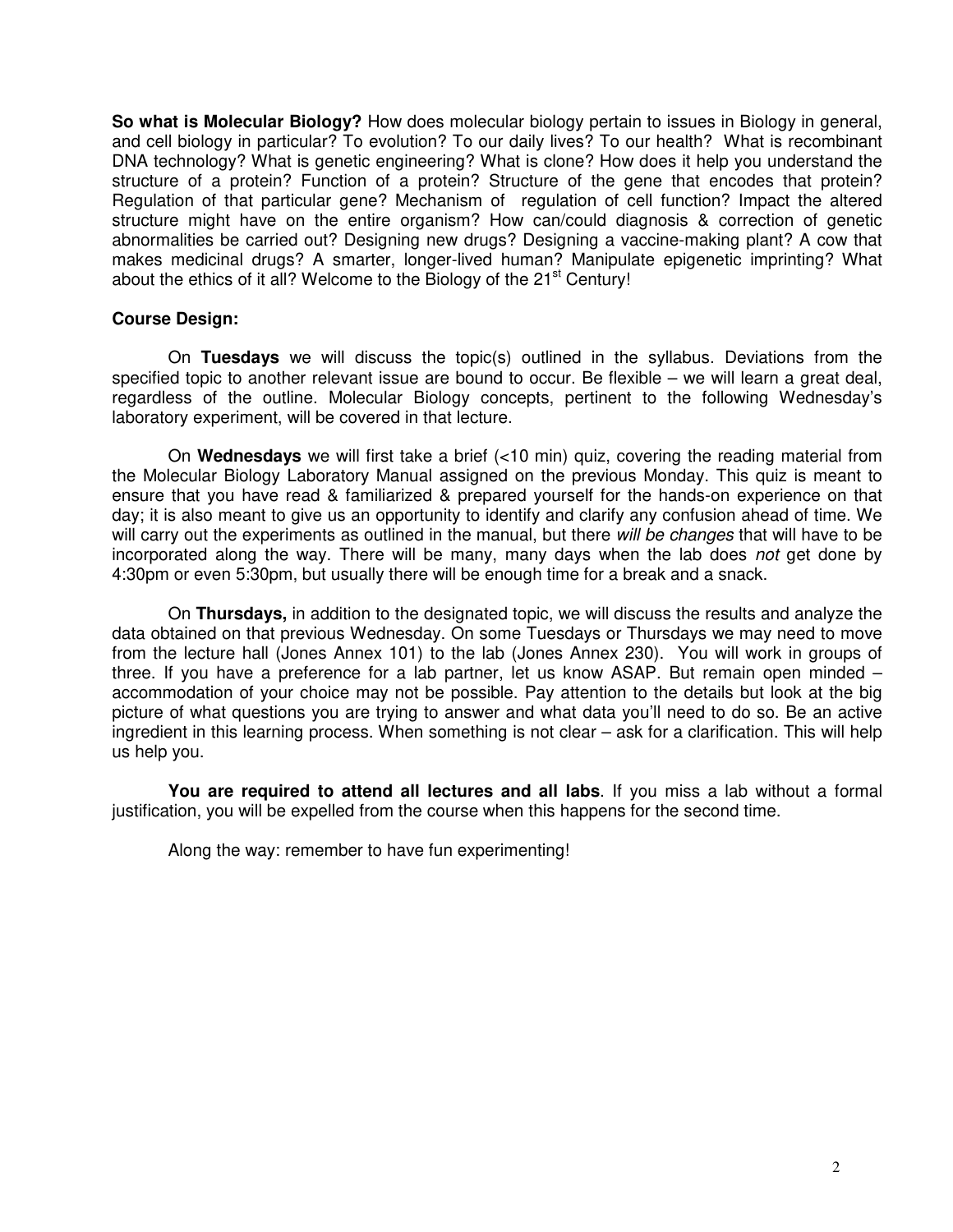### **Lectures and Reading Materials:**

Lectures: This course is primarily designed to make your laboratory-experience a great learning opportunity. As such, it varies from year to year; this is in part because you, the students, come in with differing degrees of prior knowledge. It is far from a canned course – while some of you may find this frustrating, please accept and embrace the type of learning that such flexibility affords. You are required to attend **all** the lectures and **all** the labs and will be held responsible for **all** the material that I cover at **any** time.

**Molecular Biology Laboratory Manual** that was used previously for this course undergoes a minor reconstruction every year. You will **absolutely** need the Manual **every** Wednesday. We will follow it closely, but may need to make adjustments to accommodate for our specific situation & progress. Throughout the semester, you will be receiving important handouts, be sure to keep them all inserted into your Manual. Again, be patient; this is what happens in real biology research and is a part of your intended learning.

**Textbooks:** All in all, there really is **no official** textbook**.** I may tell you to read some chapters from the various text-books (see below). Most importantly, you are responsible for **all** of the material covered in **all** of our lectures and **all** of our discussions in the lab. Pay close attention & take notes during the lectures. **A word of caution:** We'll be moving fast and sometimes unpredictably – such is experimental biology and there simply is no way around that. To ease the pain, we'll make a copy of any formally presented lecture notes and keep them in the lab  $$ you may take cell phone pics, make photocopies or just study them at your convenience. Mostly, it is up to you – stay with it!

**Instant Notes in Molecular Biology** by Turner et al. should be available for purchase at the NMTech Bookstore or online. You will be assigned to read only select chapters from that paperback, but it is a great long-term reference. I recommend that you refer to The Notes often – it clarifies the concepts & issues in Molecular Biology with ease and simplicity – makes learning really painless and enjoyable.

**Cell and Molecular Biology** by Gerald Karp is not required, but it is highly recommended. During the semester, we will be discussing topics covered beautifully in Chapters 10-12 (Gene and the Genome, Flow of Information, Control of Gene Expression). We will put this textbook on Closed Reserve in the Library (Under Bio 331 & 333); if you need to borrow the book over the weekend, speak to us.

**Lecture notes, quizzes, hand-outs, a growing glossary etc.** will be kept in ONE three ring binder in the laboratory (Jones Annex 230). This is to make your life easier. However, remember that everyone else in the lab also depends on it, so leave it where others can find it readily.

**Music in the Lab:** We like to have music on while doing the experiments. Let us know if that bothers you, or if you'd rater listen to something else at any time. All in all, your suggestions (and the music on iPads, iPods, phones or CDs) are welcome!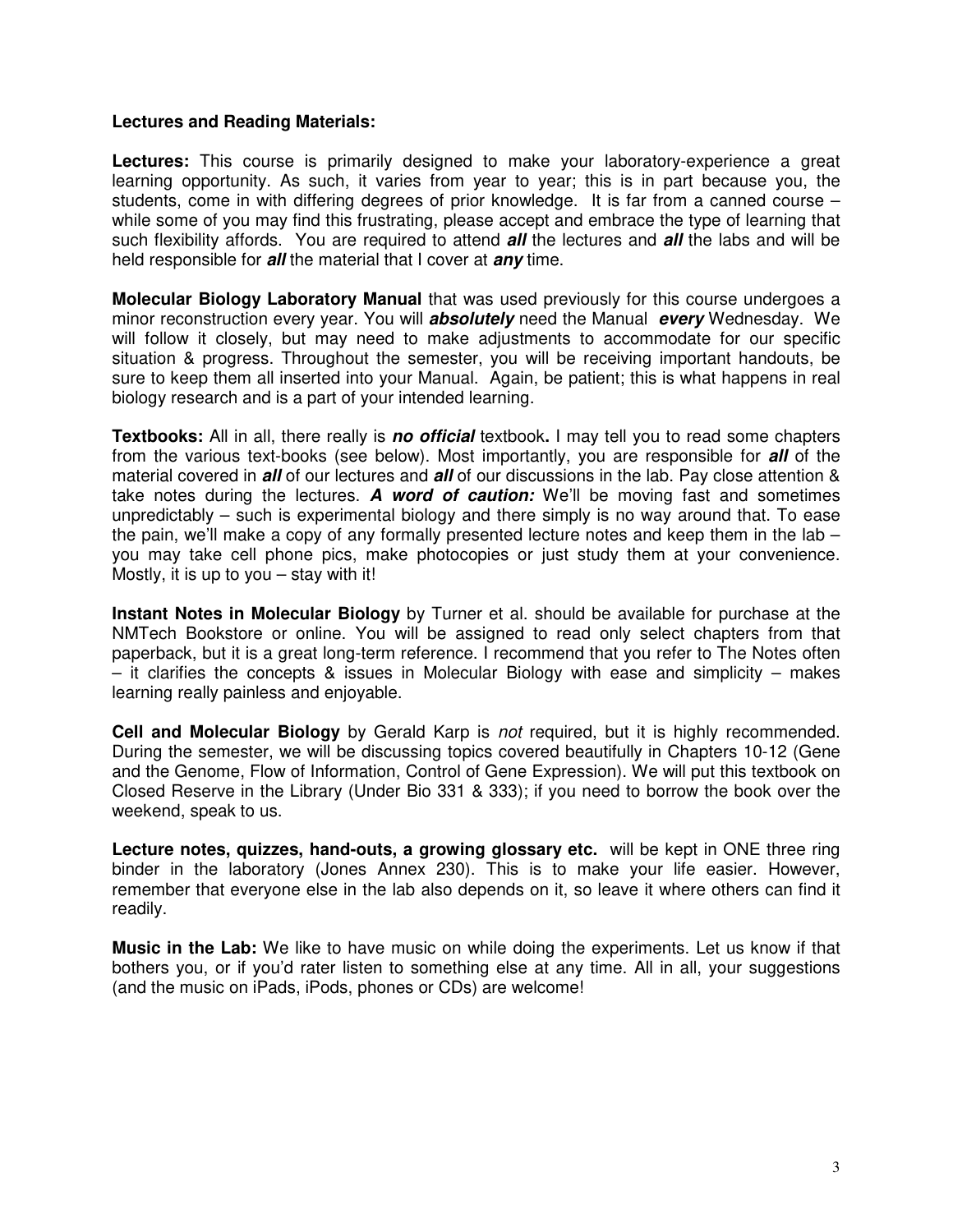### **Attendance:**

Attendance is **MANDATORY** for **all** classes and **all** labs. You may be excused from a lab in the event of an emergency with approval from the Dean of Students and/NMT nurse or your doctor. **Missing more than one laboratory exercise without such a formalized excuse may result in a failing grade for the course.** The intent is not to be punitive. Rather, the experiments are built on top of the previous week's results and there just is not enough time to repeat & catch up on the missed products & data.

### **Grades:**

- 1) Lecture material 3 credit grade: Dr. Snezna Rogelj
	- a) Proteins Test 50%
	- b) Nucleic acids Test 50%
- 2) Laboratory work 1 credit grade: Ms. Danielle Turner
	- a) Lab notebooks 10%<br>b) Lab reports 60%
	- b) Lab reports 60%<br>c) Weekly Quizzes 20%
	- c) Weekly Quizzes
	- d) Participation 10%

**Best wishes. Have fun. Be safe. Make friends. Learn stuff.**